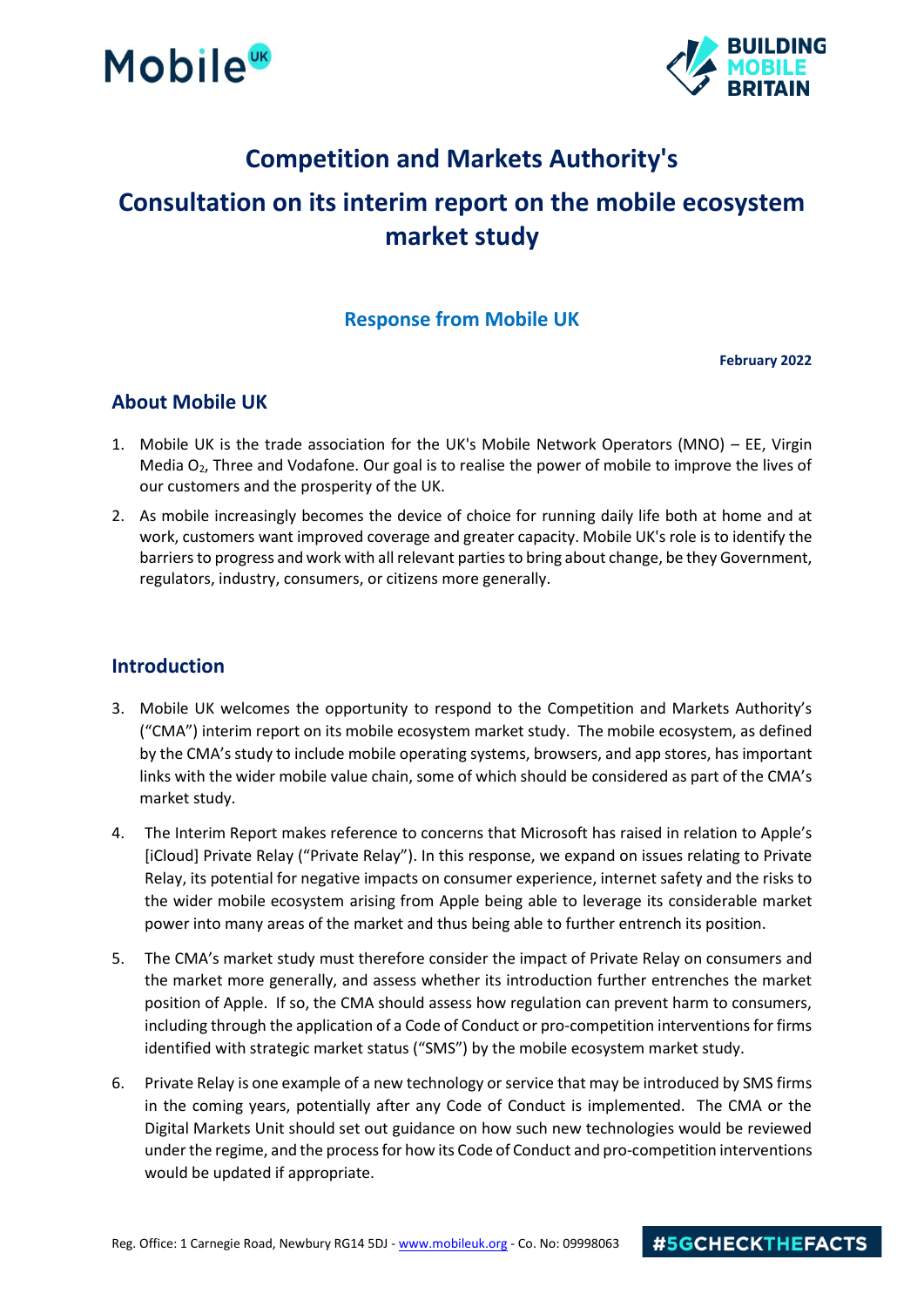# **Mobile**<sup>UK</sup>



#### **Summary of Conclusions**

- 7. We welcome the CMA's market study on the mobile ecosystem and its findings in the interim report, which sets out a range of remedies that could make the mobile ecosystem more competitive. Private Relay is another technology that affects competition in mobile browsers, and the CMA should assess its impact before publishing its final report.
- 8. Private Relay affects Apple users in many ways, beyond simply what level of privacy a user wants. The CMA should assess whether it is appropriate for Apple to control the terms of service over their mobile browsers at the expense of  $3<sup>rd</sup>$  parties who provide a range of valuable services to consumers based on the web traffic data that Private Relay encrypts.
- 9. In this submission, we have proposed some additional remedies the CMA should consider in its market study, including preventing Apple from making Private Relay a default-on service. We would welcome the opportunity to meet with the CMA to discuss the impact of Private Relay, and are ready to answer any follow-up questions.

#### **What is Apple Private Relay?**

- 10. Apple launched its Private Relay service in 2021, offering encryption for Apple device users with a paid-for iCloud+ subscription. The iOS15 Apple operating system invites users to choose Apple/iCloud Private Relay from the iCloud+ operating system settings. Turning on this function "*hides your IP address and browsing activity in Safari and protects your unencrypted internet traffic so that no one – including Apple – can see who you are or what sites you are visiting*". Apple achieves the privacy relay by directing the user's browser enquiry from Safari, away from the user's ISP DNS services directly to the Apple iCloud servers. Apple iCloud then directs the user's internet search to a content distribution network ("CDN").
- 11. Apple/iCloud Private Relay sends the user through a suite of Apple products: the Apple operating system, the Apple browser and the Apple iCloud from which Apple orchestrates access to the internet. Apple unilaterally terminates the role of the mobile and fixed connectivity provider in resolving the internet connection, with Apple itself taking over the role of the ISP. The mobile and fixed connectivity providers role is reduced to providing conveyance from the handset / home to the Apple iCloud platform.
- 12. When switched on, Private Relay prevents network providers from seeing inside the network traffic from Safari browser and unencrypted applications.
- 13. On using a Safari browser, resolving a domain name and/or using an unencrypted application, Private Relay diverts a user's request via two Apple-chosen servers. $1$  The first server takes the user's Internet Protocol (IP) address and anonymises it; the second server operated by a CDN uses that anonymous IP address and serves the requested content. No one party can link the user to the requested content.
- 14. Private Relay is currently default-off but it is already being used by a significant portion of Apple customers in the UK, despite being in Beta mode. Apple may switch the service to being defaulton later in 2022. With Apple handsets now making up over 50% of the UK market, a default-on

<sup>&</sup>lt;sup>1</sup> For Apple's description of its Private Relay service, see here: <u>[About iCloud Private Relay](https://support.apple.com/en-gb/HT212614) – Apple Support (UK)</u>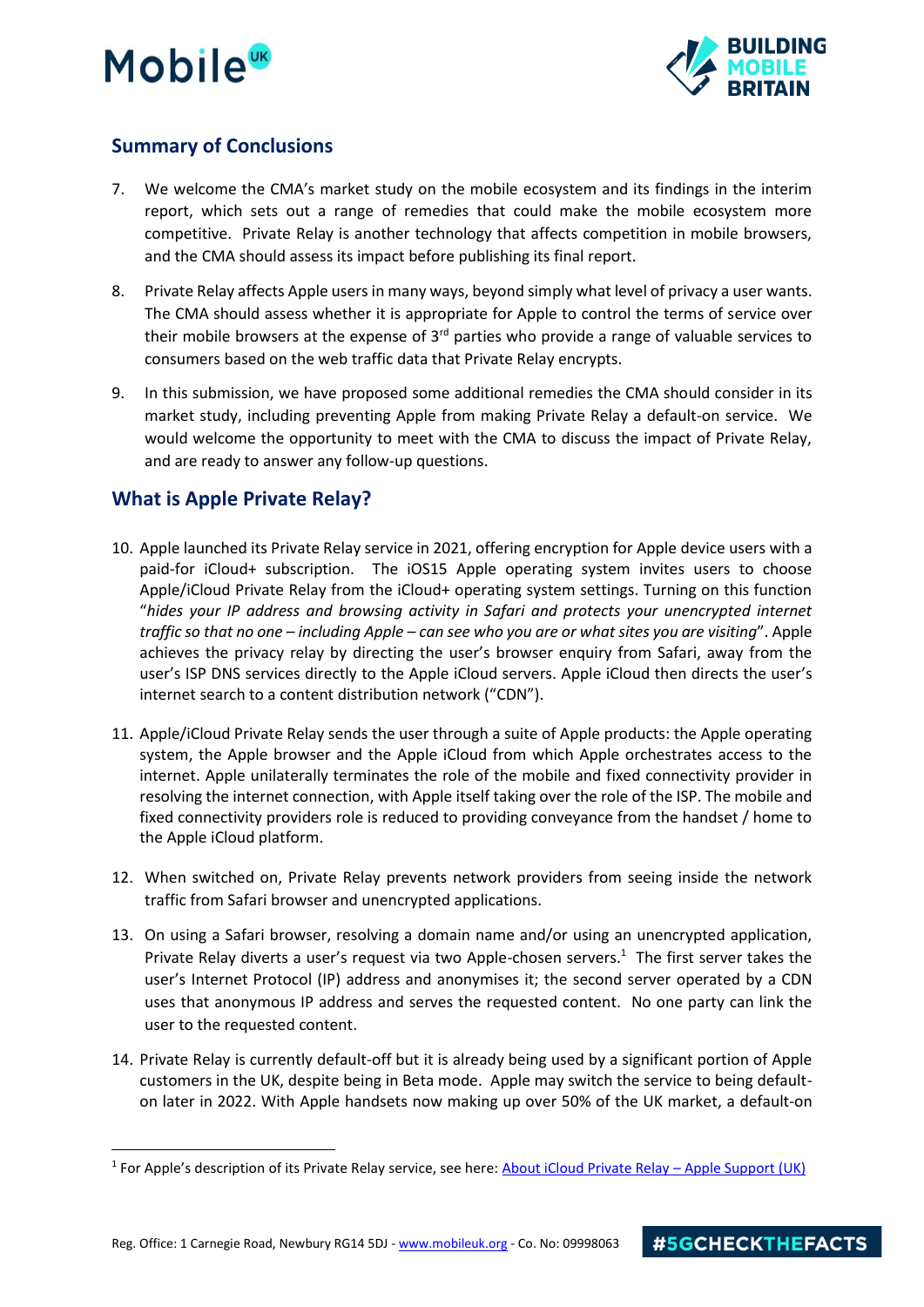## **Mobile**



position would thus impact the majority of UK mobile users and further entrench Apple's SMS position.

#### **Impact of Apple Private Relay on the mobile ecosystem**

- 15. Whilst Apple claims Private Relay enhances the privacy of its users, there are a range of other implications to consumers and the mobile ecosystem , including:
	- a. Customers are directed to more Apple services, accessing the internet in a manner curated by Apple. In fact, Apple is inserting itself into the role of ISP without incurring any of the obligations (such as Net Neutrality) that exist. Apple could thus leverage its position in the device and operating system to grow its iCloud+ user base and to develop its position as an ISP.
	- b. Competition between ISPs in the UK (fixed and mobile) is intense; Private Relay will diminish the role of the ISP and undermine their ability to differentiate and to compete in the market on fair terms.
	- c. Online harms: Private Relay encrypts traffic over the Safari browser, compromising the content filtering, malware, anti-scamming and phishing protection provided by network providers.
	- d. National security: By preventing network providers and Apple from accessing information on traffic encrypted by the service, Private Relay impairs the insights available under the Government's investigatory powers, with implications for law enforcement, impacting our ability to assist with harm reduction to consumers and the UK (covering terrorism, serious organised crime, child sexual abuse and exploitation).
	- e. Network performance and security: The traffic information over Safari allows network providers to understand demand patterns across mobile networks. Losing this information could compromise future network optimisation and investment prioritisation.
	- f. User experience: There are reports that Apple users have suffered a worse browsing experience when using Private Relay. $2$  As a result, Apple may benefit from migration of certain traffic away from the Safari browser to apps downloaded from the App Store, where Apple can earn a commission.
	- g. Customer experience: Private Relay may reduce the ability to diagnose customer issues (due to loss of network data insights) and bill shock, where the customer has the expectation of zero-rated traffic types (such as, when launched, emergency calls over video relay) and content, for example bundling of gaming/sporting content and government Covid sites / applications.
	- h. Future innovation: By losing access to web traffic information on Apple devices, network providers have less ability to develop new services based on customer insight from web traffic. For example, new innovations in security solutions by network providers often make use of insight from web traffic information.

<sup>2</sup> [Apple's Private Relay Service Creates Challenges for UK ISPs -](https://www.ispreview.co.uk/index.php/2021/10/apples-private-relay-service-creates-challenges-for-uk-isps.html) ISPreview UK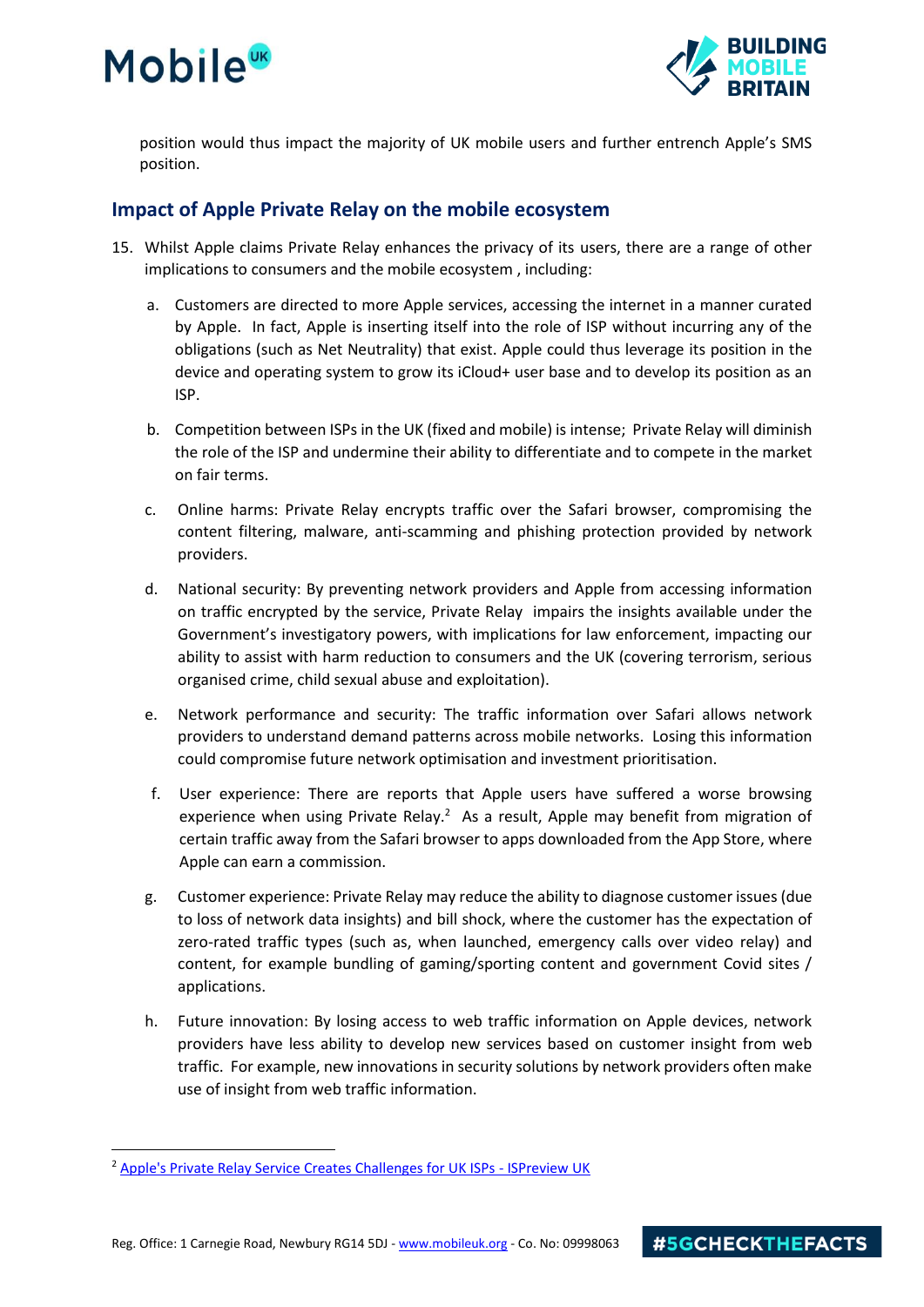# **Mobile**



- 16. Mobile UK is very concerned that consumers are not fully informed about how Private Relay works or that they understand the full implications of invoking the services. Customers think the service is making everything private and harder to intercept/hack. What most do not realise, though, is that all traffic is now shipped through Apple, who control the user experience. This may stop other helpful features from working and will add latency and jitter to time sensitive applications due to everything funnelling through icloud. It could thus harm new edge applications, just as edge applications are starting to take off.
- 17. The impact of Private Relay is therefore multi-dimensional and cannot be assessed solely through a privacy lens.

#### **Private Relay could further entrench Apple's market position**

- 18. In its interim report, the CMA found that Apple has significant market power in relation to the supply of its mobile browser and browser engine. $3$  The CMA also found that Apple is likely to meet the proposed criteria for SMS based on its mobile browser being a 'digital' activity that gives it substantial and entrenched market power and a strategic position.
- 19. The CMA's assessment of SMS included analysis of Apple's high and stable share of supply of browsers across all mobile devices in the UK.<sup>4</sup> The CMA found that there are limited constraints from other browsers because rival browsers cannot differentiate themselves easily due to limitations on what browser engine they can use on Apple devices.<sup>5</sup> The CMA also noted that Safari is the only pre-installed browser on Apple devices, which acts as a barrier to rival browsers gaining users.
- 20. The CMA also found Apple's position in mobile browsers is 'strategic' because of a high proportion of web traffic accessed through Safari and the importance of web browsers acting as a gateway to allow users to access content.<sup>6</sup> Apple's control over the WebKit browser engine allows it to determine the rules for how rival browsers operate on an Apple device, effectively limiting differentiation against Safari.
- 21. The CMA's analysis of Apple's SMS position remains appropriate in light of Private Relay. The introduction of Private Relay will not affect consumers' ability to switch to an alternative mobile browser, as the ability of rival browsers to differentiate themselves from Safari will still be limited by the terms of Apple's browser engine. Equally, Apple will continue to have the ability to preload its devices with Safari, giving it an advantage over other browsers, particularly if the Private Relay feature is 'sold' on the basis that (falsely in our view) that the consumer experience is enhanced, where Apple defines the consumer experience only through the lens of privacy.
- 22. Similarly, users of Apple devices are likely to remain within the Apple ecosystem, particularly if Private Relay is provided as a default-on option. The CMA's analysis in its interim report showed that rates of consumer switching between the Apple and Google mobile ecosystems are very low

<sup>&</sup>lt;sup>3</sup> [Mobile ecosystems: Interim report \(publishing.service.gov.uk\),](https://assets.publishing.service.gov.uk/government/uploads/system/uploads/attachment_data/file/1048746/MobileEcosystems_InterimReport.pdf) paragraph 5.232, p253.

<sup>4</sup> Ibid., paragraph 8.53, p411.

<sup>5</sup> Ibid., paragraph 8.54, p411.

<sup>6</sup> Ibid., paragraph 8.57-8.60, p412-413.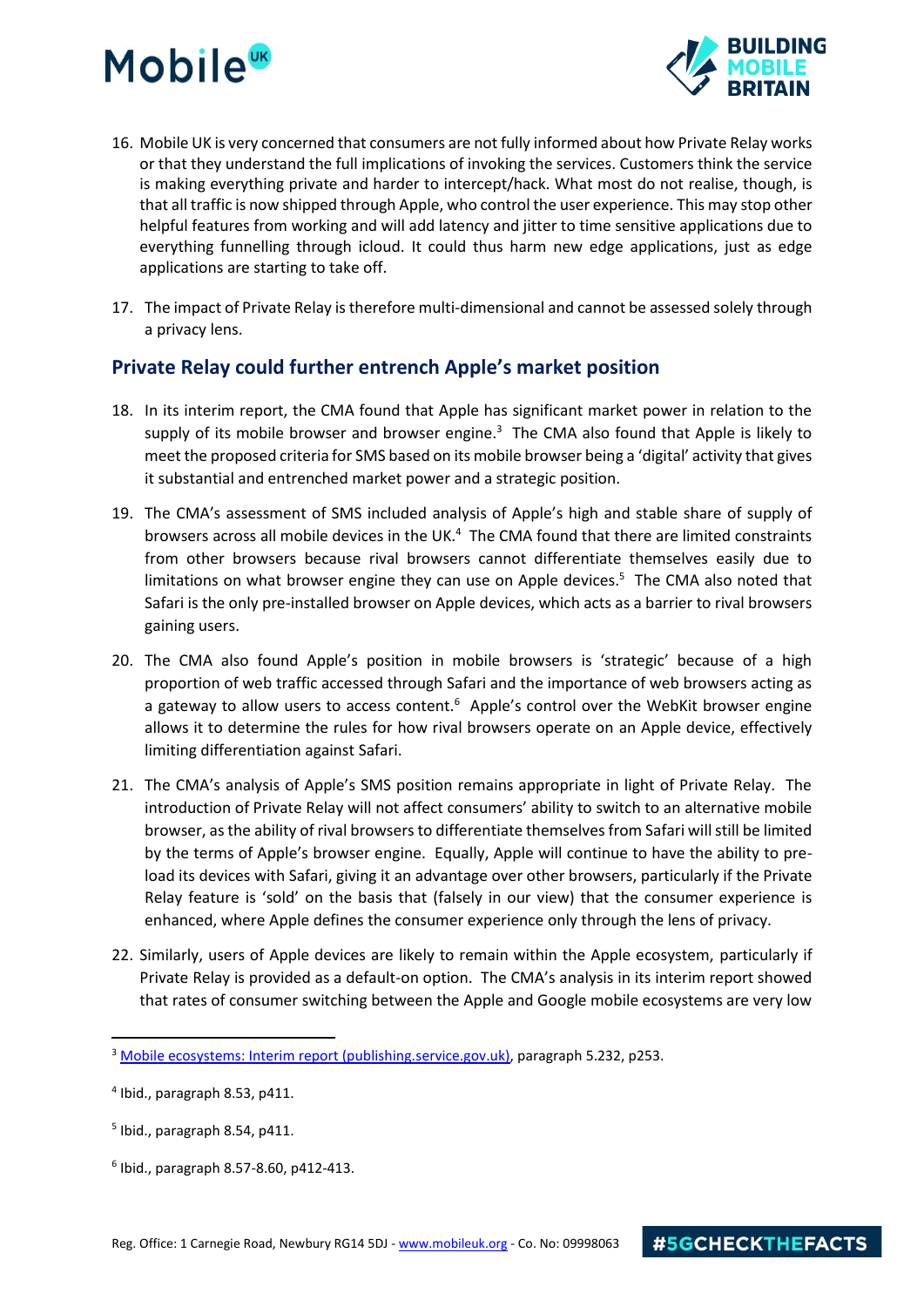



because of high actual and perceived barriers to switching.<sup>7</sup> These barriers will remain unchanged with Private Relay.

- 23. Indeed, Private Relay could improve Apple's position in the supply of mobile browsers. Since the technology prevents network providers from accessing data about web traffic through the Safari browser, network providers will be unable to use the traffic data to develop their own competing mobile browsers in future. Alternatively, network providers will not be able to strike commercial deals with  $3^{rd}$  party mobile browser suppliers, who may value the data highly to enhance their own mobile browsers on the Apple device. As a result, Apple may face even lower competitive constraints from rival mobile browsers.
- 24. Private Relay is therefore an additional feature that both entrenches Apple's position in the supply of mobile browsers and leverages its market power into the ISP market. Apple sends Safari traffic to iCloud and then onward to an internet it has configured using its preferred suppliers. Mobile operators are no longer the ISP to Private Relay customers. The Net Neutrality rules prevent ISPs from interfering with traffic traversing their networks especially where the intent is commercial. No such rules apply to Apple which is able, by routing traffic in this way, to favour its own proprietary applications and service, at the expense of other providers.
- 25. The CMA should reflect this impact of Private Relay in its analysis of market power when preparing its final report for the market study.

### **Private Relay could harm conusumers, including through its impact on competition**

- 26. Private Relay has a range of impacts on consumers through the impact on network providers of not seeing the traffic data on the Safari browser. As described above, these include potential online harms, compromised national security, poor network performance and customer experience, and loss of future innovation.
- 27. The impact of loss of innovation has implications for competition in digital markets, including in the markets in which Apple operates. We have already described above how the inability to view web traffic over Safari means network providers or other 3<sup>rd</sup> parties might not be able to create or enhance mobile browsers that compete with Safari. As a result of facing less competitive pressure, Apple may face less pressure to improve its mobile browser. This could worsen the user experience compared to the counterfactual of greater innovation by multiple web browsers that compete on a level playing field.
- 28. There may also be impacts on competition in adjacent digital markets. Network providers would no longer be able to use web traffic data over Safari to develop their own digital products and services that compete directly with Apple. For example, a network provider may no longer have access to information about a user's content viewing habits to develop their own content that competes with Apple TV. Similarly, a network provider may no longer be able to share consumer insight with 3<sup>rd</sup> parties that provide digital advertising services in competition with Apple Search Ads, Apple's digital advertising service for its App Store. This creates significant risk that Apple

 $<sup>7</sup>$  Ibid., paragraph 3.189, p122.</sup>